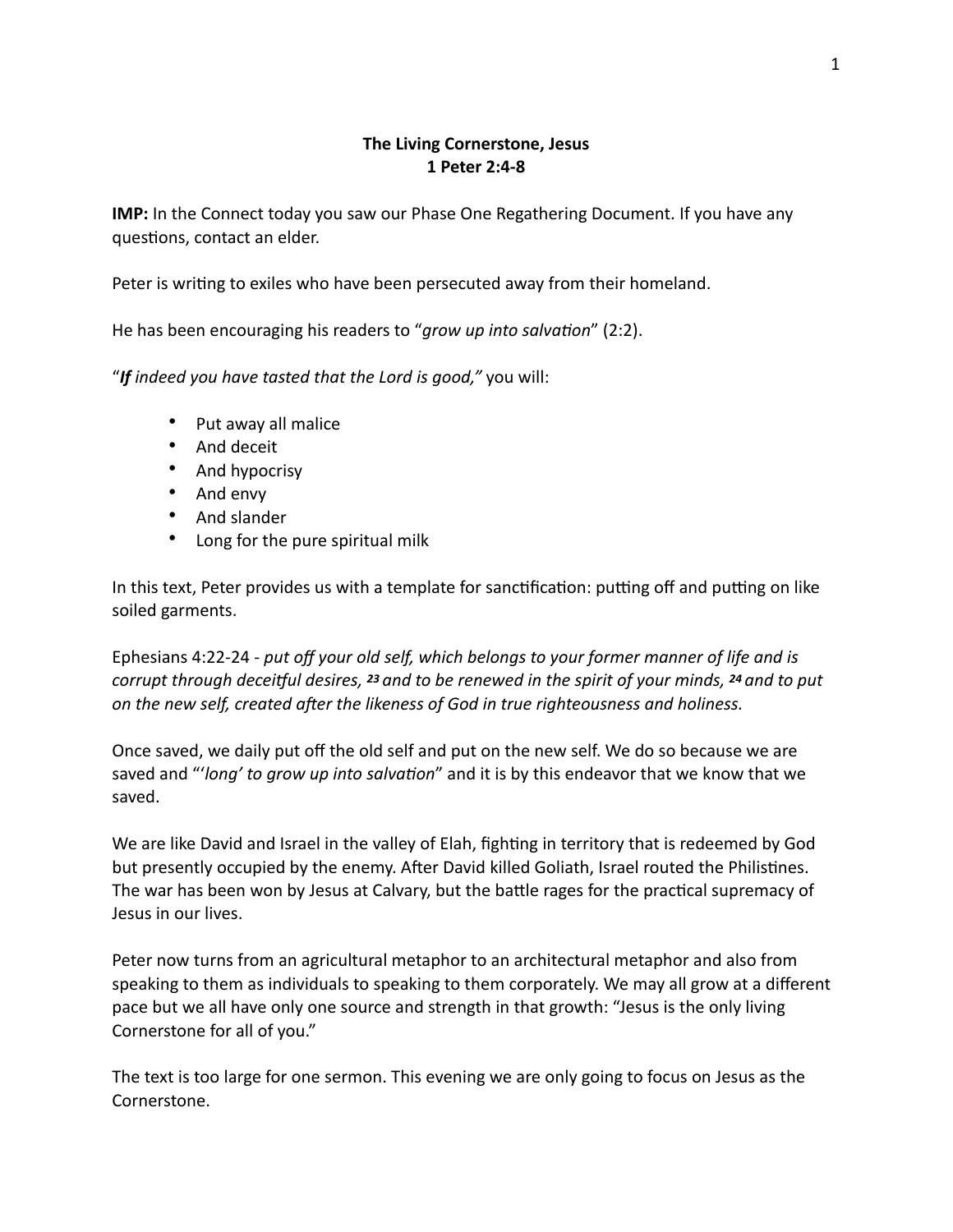It is in this text that Peter offers the basis on which the four preceding exhortations rest. These exhortations were:

(1) be holy (1:13- 16), (2) be fearing (1:17-21), (3) be loving (1:22-25), and (4) be consuming the Word (2:1-3).

These four qualities grow out of our relationship to God. Our lives are founded in and grounded on a quality of source that determines the fruit. What is that source?

*As you come to him, a living stone rejected by men but in the sight of God chosen and precious, 5 you yourselves like living stones are being built up as a spiritual house, to be a holy priesthood, to offer spiritual sacrifices acceptable to God through Jesus Christ. 6 For it stands in Scripture: "Behold, I am laying in Zion a stone, a cornerstone chosen and precious, and whoever believes in him will not be put to shame."7 So the honor is for you who believe, but for those who do not believe, "The stone that the builders rejected has become the cornerstone," 8 and "A stone of stumbling, and a rock of offense." They stumble because they disobey the word, as they*  were destined to do.

41 - "*As you come to him" = proserxomai = imperfect, plural* 

- You all
- Come and continue coming

The power we need to put off the old man and put on the new man is Christ's and ours as we are in relationship to him. He is the head and we are the body.

It is not a life that we produce on our own merit or in our own ability but a life that God produces in us by the Holy Spirit as the Holy Spirit conforms us to the image of Jesus.

ILL – \* Gen 15 - God does not seal the covenant with Abraham but with Jesus because Abraham can't keep the covenant.

• 1 Chron 17 - God does not allow David to build a house for him because David can't build an eternal house. Instead, God builds a house for David.

John 15:4-5 - *Abide in me, and I in you. As the branch cannot bear fruit by itself, unless it abides in the vine, neither can you, unless you abide in me. 5 I am the vine; you are the branches. Whoever abides in me and I in him, he it is that bears much fruit, for apart from me you can do nothing.*

This same verb form is in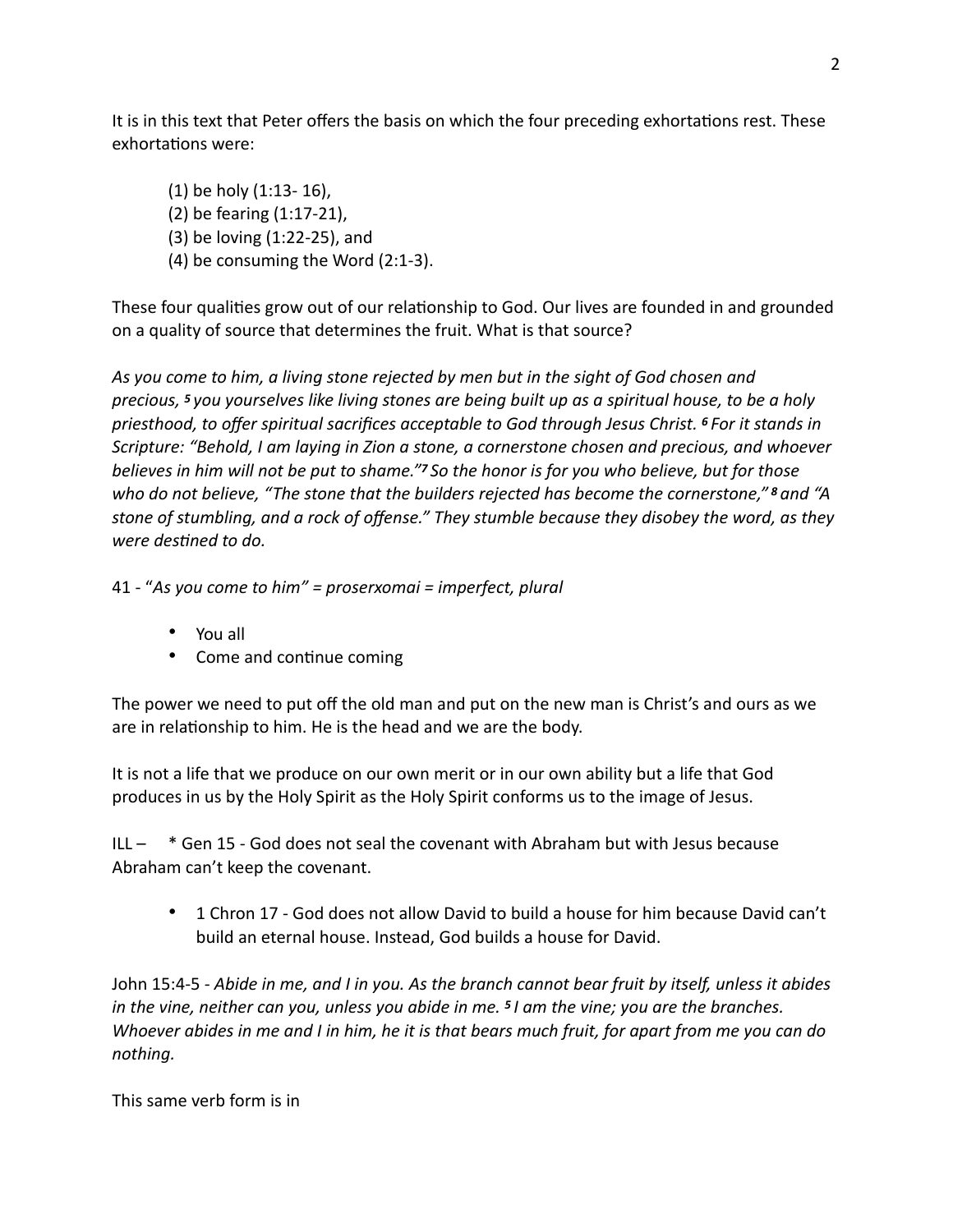Hebrews 4:16 - *Let us then with confidence draw near to the throne of grace, that we may receive mercy and find grace to help in time of need.* 

Hebrews 7:25 - *Consequently, he is able to save to the uttermost those who draw near to God through him, since he always lives to make intercession for them.*

He, in Peter's use of "him" is the source and sustainer, the wellspring of life.

But who is this 'him' and is that of any importance in the context of Peter's audience?

4b - *a living stone rejected by men but in the sight of God chosen and precious,* 

The first thing Peter says about Jesus gives his readers some sense of experiential relationship with Jesus. He, like them, is "*rejected by men but in the sight of God chosen and precio*us."

"*rejected' = apodokimazo = to repudiate, disavow* after close examination.

The Jews didn't reject Jesus without forethought. They had known

Matthew 26:55 - *At that hour Jesus said to the crowds, "Have you come out as against a robber,* with swords and clubs to capture me? Day after day I sat in the temple teaching, and you did not *seize me.* 

Mathew 26:3-4 - *Then the chief priests and the elders of the people gathered in the palace of the high priest, whose name was Caiaphas, <sup>4</sup> and plotted together in order to arrest Jesus by stealth and kill him.* 

Romans 1:25, 28-29a – "…*they exchanged the truth about God for a lie…they did not see fit to acknowledge God…they were filled with all manner of unrighteousness*"

This answers the question, "Who is Jesus to people?" But "Who is Jesus to God?"

**First: Jesus is God's Cornerstone** – "*Behold, I am laying in Zion a stone…*". 6

Zion is a hill in Israel, like Mount Moriah or the Mount of Olives, but mentioned 152 times in the OT and used as a synonym for Jerusalem (Ps 137:1; 147:12). In modern Jerusalem, Zion is in the Armenian quarter of the city.

2 Samuel 5 – David conquered a Jebusite fortress there and renamed it the City of David and ever since, Zion has been equated with Jerusalem.

It is David's city, Jerusalem and the capitol of the OT Promised Land.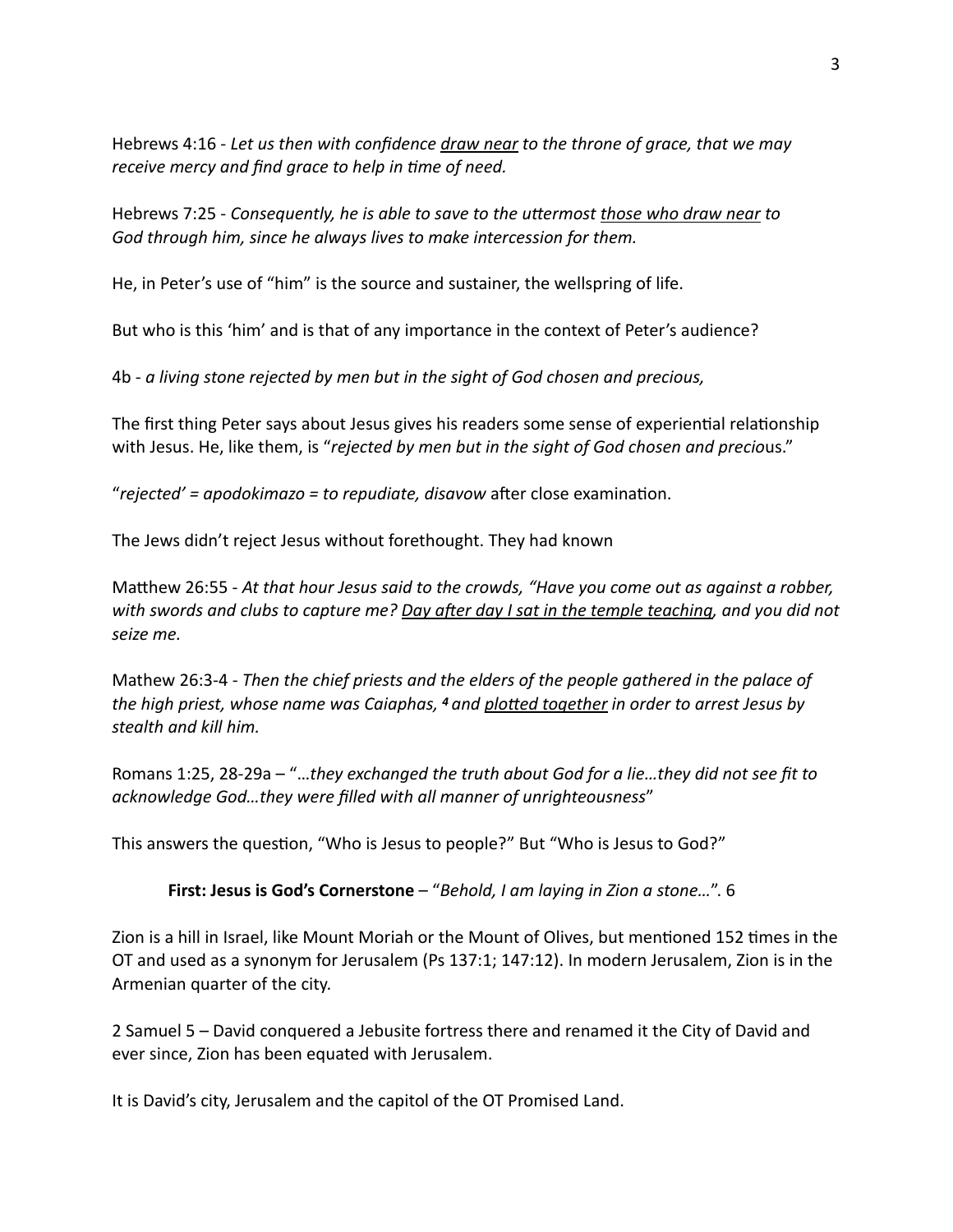The idea that Jesus is a striking and stumbling stone is rooted in Isaiah

Isaiah 8:14 – (prophecying the coming Assyrian invasion) – "*he will become a sanctuary and a stone of offense and a rock of stumbling to both houses of Israel, a trap and a snare to the inhabitants of Jerusalem. 15 And many shall stumble on it. They shall fall and be broken; they shall be snared and taken."*

Matthew 16:18 – And I tell you, you are Peter, (petros = piece of rock) and on this rock (Peter's *confession) I will build my church, and the gates of hellshall not prevail against it.* 

Matthew 21:42-44 (Mk & Lk also) - Jesus said to them, "Have you never read in the Scriptures: "'The stone that the builders rejected has become the cornerstone; this was the Lord's doing, and it is marvelous in our eyes'? *I tell you, the kingdom of God will be taken away from you and given to a people producing its fruits. 44 And the one who falls on this stone will be broken to pieces; and when it falls on anyone, it will crush him.*

Acts 4:11-12 - *This Jesus is the stone that was rejected by you, the builders, which has become the cornerstone.* And there is salvation in no one else, for there is no other name under heaven given among men by which we must be saved."

How can Peter so confidently say that? Because Jesus himself said,

Matthew 7:24-27 - *Everyone then who hears these words of mine and does them will be like a wise man who built his house on the rock. 25 And the rain fell, and the floods came, and the winds blew and beat on that house, but it did not fall, because it had been founded on the rock. 26 And everyone who hears these words of mine and does not do them will be like a foolish man who built his house on the sand. 27 And the rain fell, and the floods came, and the winds blew and beat against that house, and it fell, and great was the fall of it."* 

1 Corinthians 10:4 – … they (Israel) drank from the spiritual Rock that followed them, and the Rock was Christ.

Ephesians 2:20-22 – (the church is) *built on the foundation of the apostles and prophets, Christ Jesus himself being the cornerstone, 21 in whom the whole structure, being joined together, grows into a holy temple in the Lord. 22 In him you also are being built together into a dwelling place for God by the Spirit.*

But perhaps, the most famous prophecy concerning Jesus as a stone is found in Daniel  $2 -$ 

In Daniel 2, Daniel interprets Nebuchadnezzar's dream.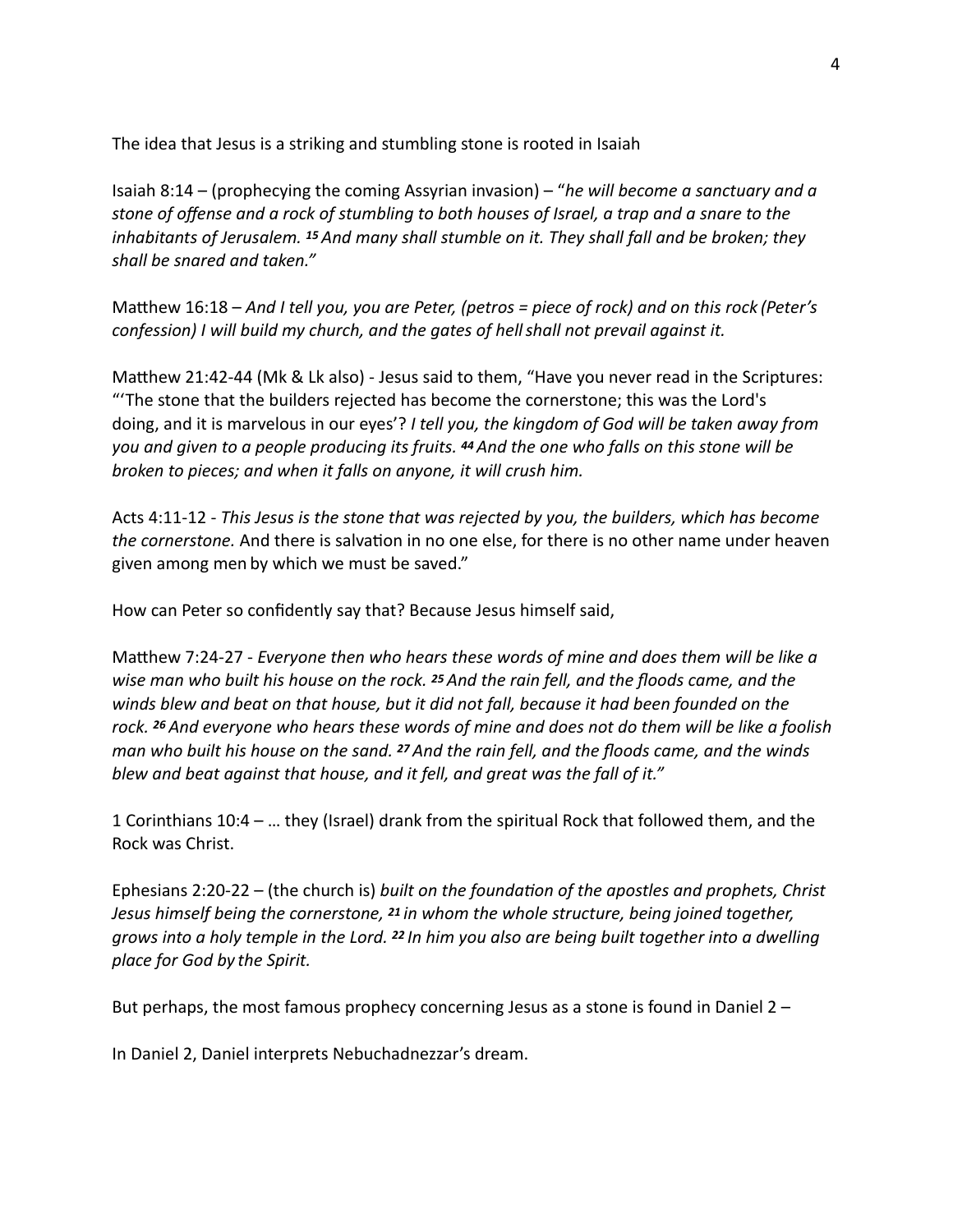Daniel 2:31-35 - *You saw, O king, and behold, a great image. This image, mighty and of exceeding brightness, stood before you, and its appearance was frightening. 32 The head of this image was of fine gold, its chest and arms of silver, its middle and thighs of bronze, 33 its legs of iron, its feet partly of iron and partly of clay. 34 As you looked, a stone was cut out by no human hand, and it struck the image on its feet of iron and clay, and broke them in pieces. 35 Then the iron, the clay, the bronze, the silver, and the gold, all together were broken in pieces, and became like the chaff of the summer threshing floors; and the wind carried them away, so that not a trace of them could be found. But the stone that struck the image became a great mountain and filled the whole earth.* 

- Head of Gold = Babylonians
- Chest & arms of silver = Medo-Persians
- Middle & thighs of bronze = Greece
- Legs of iron & clay = Romans
- Stone = Jesus

Is it any wonder that Jesus, and not Adam or Abraham or Moses or Joseph or David is the real hero of the Bible? Jesus alone is the Cornerstone of all God is doing in the world.

To the Romans and the Jews, Jesus died a criminal. To you and me, he died a Savior. To the Romans and Jews, the cross was an ugly ending that Jesus deserved. To you and me, the cross is a beautiful beginning that we don't deserve.

Jesus is the "living cornerstone" (4 & 6). And to God, he is both chosen and precious.

*Chosen = eklektos = picked out* (as in Jesus choosing the disciples) **OR** 

1 Peter 1:1 = *eklektos = "who are chosen"*

Peter uses the same word for his readers as he does for Jesus. Does this also make their exile, like the cross, a horrible and potentially ruinous thing, beautiful and redemptive? It does.

In his cross, Jesus has trodden the same path as Peter's readers. But what God did in the cross, he will do in their lives also.

Of course, the application for us is glorious.

Rather than being destined for ugly exile, we are "*a chosen race, a royal priesthood, a holy nation, a people for his own possession..."* (2:9).

## **Conclusion:**

Simply put, is there any way to combat Jesus? No. Is there any way to overcome his plan? No.